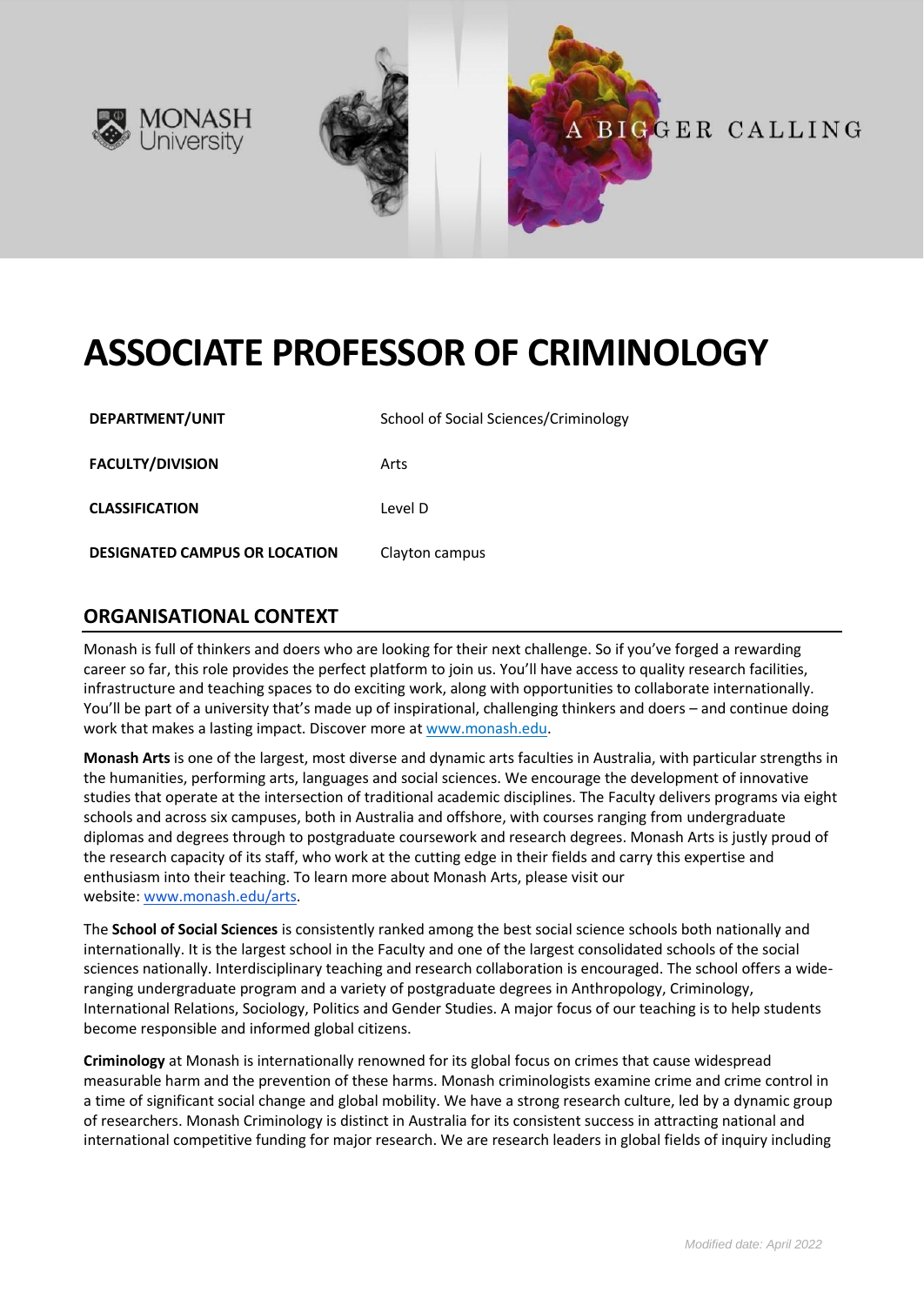migration and border regulation, human trafficking and the exclusion and exploitation of vulnerable populations, and gendered violence. We lead national and international research on prison policy and practice, comparative criminology, policing and cybercrime. Several of our staff are also involved in the Monash Gender and Family Violence Prevention Centre, the leading research centre on this topic in Australia. We strongly encourage and support interdisciplinary and impactful research.

**Monash Criminology** consistently delivers excellence in teaching and supervision. We teach over 3000 undergraduates every year in units that are closely aligned with our research strengths, and we supervise over 25 post graduate students. We also teach a range of postgraduate coursework units in the Master of Public Policy, as well as in Gender and Family Violence Prevention. We teach a leading Bachelor of Criminology degree, and in 2022 further expanded our undergraduate specialist offerings by introducing a Bachelor of Criminology and Policing degree, which is the only one of its kind in Australia. In this degree, students undertake the first two years of study at Monash, completing the BCrim degree in an accelerated mode, and in their third year, complete a Diploma of Policing taught by Victoria Police at the Police College in Melbourne. These are cutting edge programs aimed at equipping students with the professional skills, specialist knowledge and key capabilities relevant to careers in a wide range of Criminology related fields including policing, and/or further research studies.

# **POSITION PURPOSE**

A Level D academic is expected to make a significant contribution to all activities of the organisational unit or interdisciplinary area and play a significant role within their profession or discipline. Academics at this level may be appointed in recognition of distinction in their disciplinary area.

**Reporting Line:** The position reports to the Head of School

**Supervisory Responsibilities:** Not applicable

**Financial Delegation:** Not applicable

**Budgetary Responsibilities:** Not applicable

## **KEY RESPONSIBILITIES**

Specific duties required of a Level D academic may include:

#### **1.** Research

- Actively engage in a specialist research area in line with the Faculty's research strategy, by maintaining a substantial active publications record (high-quality refereed journals) and supervising and mentoring early career researchers and research students
- Foster research excellence through procuring competitive research grants, leading significant research projects and working with other staff to develop research links
- Supervision of the program of postgraduate students engaged in course work and research projects
- Significant contribution to the profession and/or discipline both nationally and internationally
- **2.** Teaching and education activities:
	- The conduct of tutorials, practical classes, workshops, and potential international study tours
	- Initiation and development of subject material
	- The preparation and delivery of lectures and seminars, using both online platforms as well as engaging in-person teaching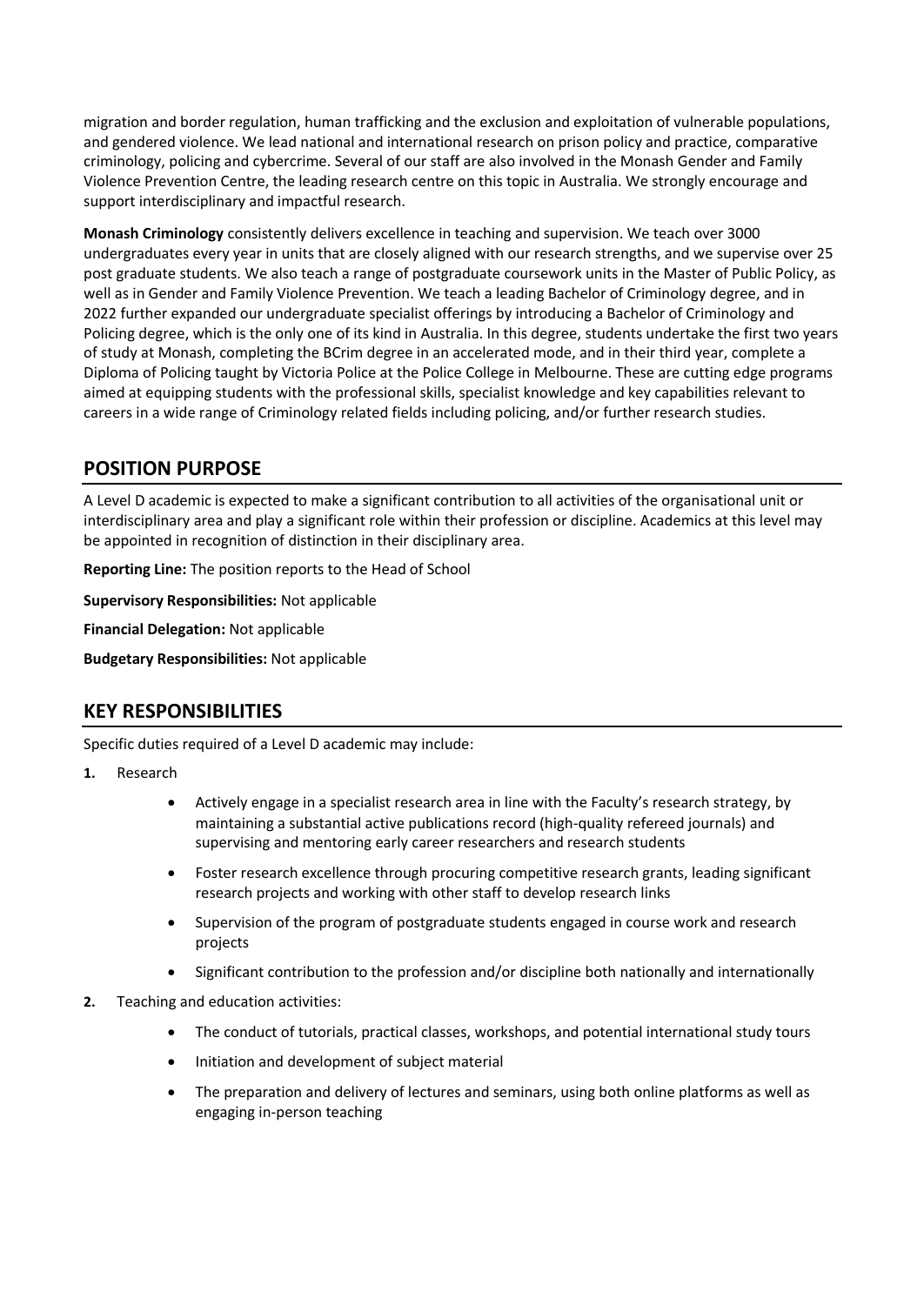- Marking and assessment
- Acting as subject coordinator and Chief Examiner, which includes a range of administrative functions the majority of that are connected with the subjects in which the academic teaches
- **3.** Service
	- Involvement in professional activity as well as service roles in relation to the School and Faculty as appropriate
	- Attendance at departmental, school and/or faculty meetings and/or membership of a number of committees
- **4.** Other duties as directed from time to time

### **KEY SELECTION CRITERIA**

#### **Education/Qualifications**

- **1.** The appointee will have:
	- A doctoral qualification in Criminology and/or recognised significant experience in the relevant discipline area.

In determining experience relative to qualifications, regard shall be had to teaching experience, experience in research, experience outside tertiary education, creative achievement, professional contributions and/or contributions to technical achievement. In addition, a position at this level will normally require a record of demonstrable scholarly and professional achievement in the relevant discipline area.

#### **Knowledge and Skills**

- **2.** Demonstrated research leadership in an area within the field of Criminology
- **3.** A very strong publication record in high-quality journals or equivalent and outstanding contribution to the discipline
- **4.** Successful track record in obtaining external research grants
- **5.** Record of successful supervision of postgraduate research students and the ability to make a significant contribution to postgraduate training programs
- **6.** Demonstrated excellence in teaching in criminology (i.e. through evaluations, innovation in presentation and through curriculum development)
- **7.** Demonstrated ability to mentor staff and students
- **8.** Demonstrated ability to develop and lead a coherent program of research
- **9.** High level of interpersonal skills and a proven ability to establish good working relationships with colleagues, students and members of community and professional bodies
- **10.** Demonstrated service leadership in committees and other administrative work and portfolios
- **11.** Proven ability to promote the discipline internally within the university as well as externally both nationally and internationally
- **12.** A demonstrated capacity to work in a collegiate manner with other staff in the workplace